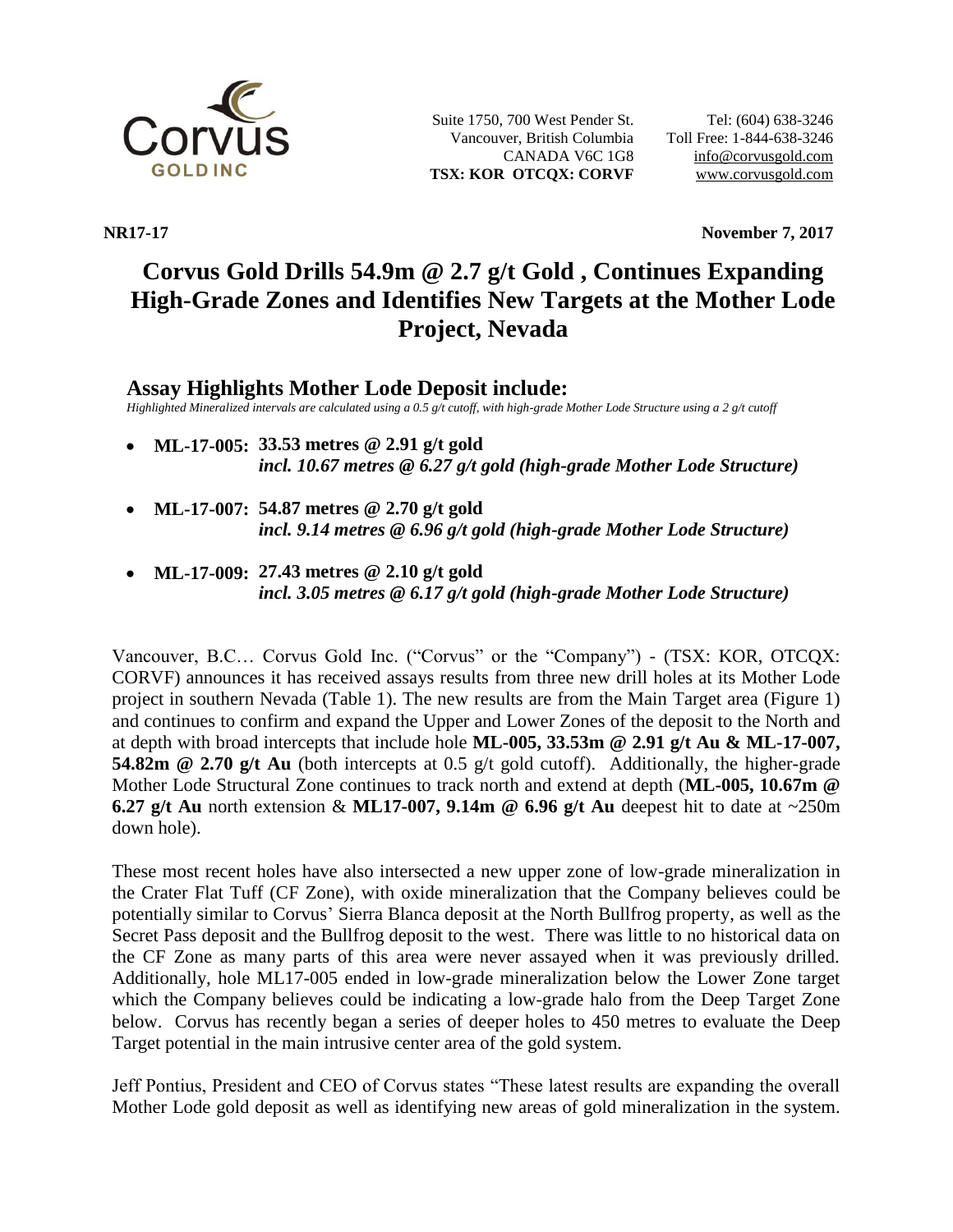The consistent high-grade nature of the Mother Lode deposit is characteristic of a large, intrusion related, sediment hosted deposit. In addition, the continuity of the high-grade Mother Lode Structural Zone is encouraging as it is now defining a sizable body that remains open to the north and down dip with multiple  $+5$  g/t gold over 10 metre intercepts."



*Figure 1. Plan map showing recent drill holes on the Mother Lode Project*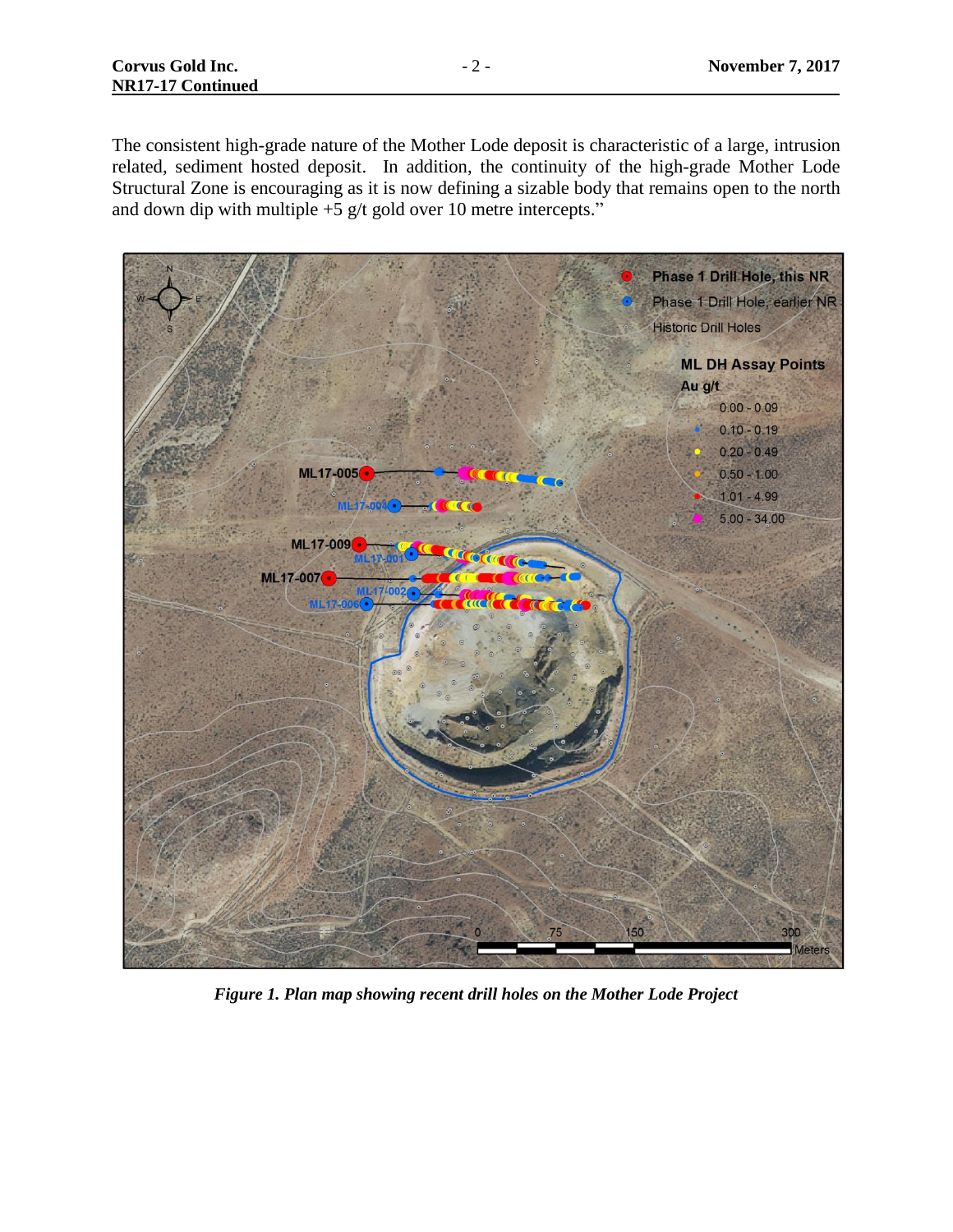### *Table 1 Phase I - Mother Lode Significant Drilling Results – Main Target*

*(Reported intercepts are not true widths as there is currently insufficient data to calculate true orientation in space. Mineralized intervals are calculated using a 0.3 g/t cutoff)*

| Drill Hole #   | from $(m)$ | to (m) | <b>Interval</b><br>(m) | Gold<br>(g/t) | <b>Silver</b><br>(g/t) | <b>Comment</b>              |
|----------------|------------|--------|------------------------|---------------|------------------------|-----------------------------|
| ML-17-005      | 150.88     | 213.36 | 62.48                  | 2.10          | 1.07                   | Upper & Lower Zone<br>Merge |
| inc            | 152.40     | 163.07 | 10.67                  | 6.27          | 3.05                   | <b>ML</b> structural zone   |
|                | 230.12     | 240.79 | 10.67                  | 0.46          | 0.82                   | low-grade halo for          |
| AZ 090 dip -50 | 281.94     | 289.56 | 7.62                   | 0.38          | 2.05                   | possible deep target?       |

| Drill Hole #   | from $(m)$ | to (m) | <b>Interval</b><br>(m) | Gold<br>(g/t) | <b>Silver</b><br>(g/t) | <b>Comment</b>            |
|----------------|------------|--------|------------------------|---------------|------------------------|---------------------------|
| ML-17-007      | 137.16     | 179.83 | 42.67                  | 1.82          | 0.93                   | <b>Upper Zone</b>         |
|                | 210.31     | 265.18 | 54.87                  | 2.70          | 2.48                   | Lower Zone                |
| inc            | 246.89     | 256.03 | 9.14                   | 6.96          | 4.48                   | <b>ML</b> structural zone |
| AZ 090 dip -50 | 281.94     | 284.99 | 3.05                   | 0.51          | 3.98                   | Possible deep target?     |

| Drill Hole #   | from $(m)$ | to (m) | <b>Interval</b><br>(m) | Gold<br>(g/t) | <b>Silver</b><br>(g/t) | <b>Comment</b>            |
|----------------|------------|--------|------------------------|---------------|------------------------|---------------------------|
| ML-17-009      | 114.30     | 131.06 | 16.76                  | 0.39          | 0.28                   | New CF Zone               |
|                | 138.68     | 225.55 | 86.87                  | 1.44          | 1.07                   | <b>Upper Zone</b>         |
| inc            | 143.26     | 146.30 | 3.05                   | 6.17          | 1.31                   | <b>ML</b> structural zone |
| AZ 090 dip -65 | 269.75     | 284.99 | 15.24                  | 0.97          | 6.30                   | Lower Zone (lost hole)    |

#### **Qualified Person and Quality Control/Quality Assurance**

Jeffrey A. Pontius (CPG 11044), a qualified person as defined by National Instrument 43-101 – Standards of Disclosure for Mineral Projects ("NI 43-101"), has supervised the preparation of the scientific and technical information that forms the basis for this news release and has approved the disclosure herein. Mr. Pontius is not independent of Corvus, as he is the CEO & President and holds common shares and incentive stock options.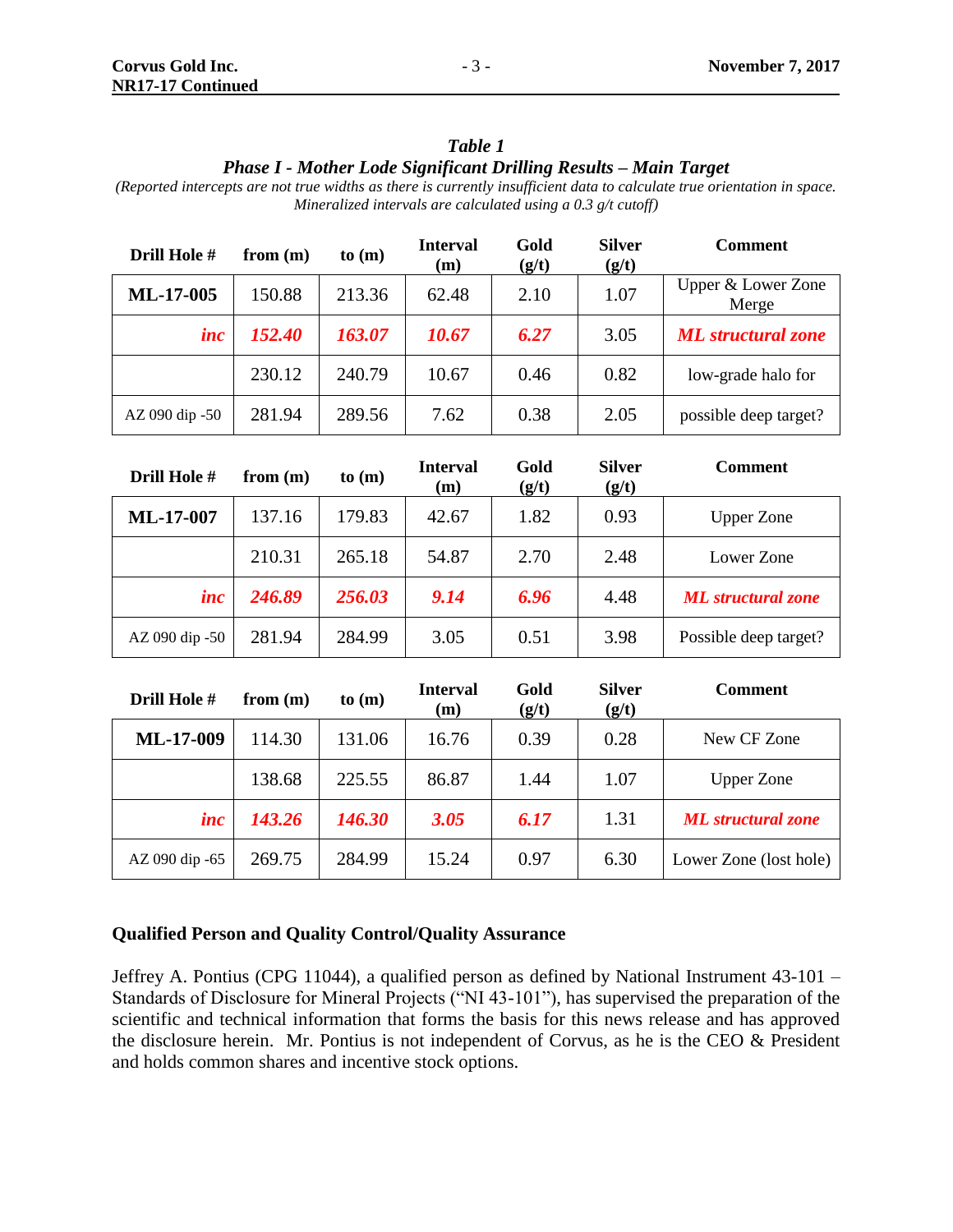Carl E. Brechtel, (Nevada PE 008744 and Registered Member 353000 of SME), a qualified person as defined by NI 43-101, has coordinated execution of the work outlined in this news release and has approved the disclosure herein. Mr. Brechtel is not independent of Corvus, as he is the COO and holds common shares and incentive stock options.

The work program at Mother Lode was designed and supervised by Mark Reischman, Corvus Gold's Nevada Exploration Manager, who is responsible for all aspects of the work, including the quality control/quality assurance program. On-site personnel at the project log and track all samples prior to sealing and shipping. Quality control is monitored by the insertion of blind certified standard reference materials and blanks into each sample shipment. All resource sample shipments are sealed and shipped to American Assay Laboratories (AAL) in Reno, Nevada, for preparation and assaying. AAL's quality system complies with the requirements for the International Standards ISO 9001:2000 and ISO 17025:1999. Analytical accuracy and precision are monitored by the analysis of reagent blanks, reference material and replicate samples. Finally, representative blind duplicate samples are forwarded to AAL and an ISO compliant third-party laboratory for additional quality control.

#### *About the North Bullfrog & Mother Lode Projects, Nevada*

Corvus controls 100% of its North Bullfrog Project, which covers approximately 72 km² in southern Nevada. The property package is made up of a number of private mineral leases of patented federal mining claims and 865 federal unpatented mining claims. The project has excellent infrastructure, being adjacent to a major highway and power corridor as well as a large water right. The Company also controls 65 federal unpatented mining claims on the Mother Lode project which totals 522 hectares which it owns 100% of.

#### **About Corvus Gold Inc.**

Corvus Gold Inc. is a North American gold exploration and development company, focused on its near-term gold-silver mining project at the North Bullfrog and Mother Lode Districts in Nevada. In addition, the Company controls a number of royalties on other North American exploration properties representing a spectrum of gold, silver and copper projects. Corvus is committed to building shareholder value through new discoveries and the expansion of its projects to maximize share price leverage in an advancing gold and silver market.

On behalf of **Corvus Gold Inc.**

(signed) *Jeffrey A. Pontius* Jeffrey A. Pontius, President & Chief Executive Officer

Contact Information: Ryan Ko Investor Relations Email: [info@corvusgold.com](mailto:info@corvusgold.com)